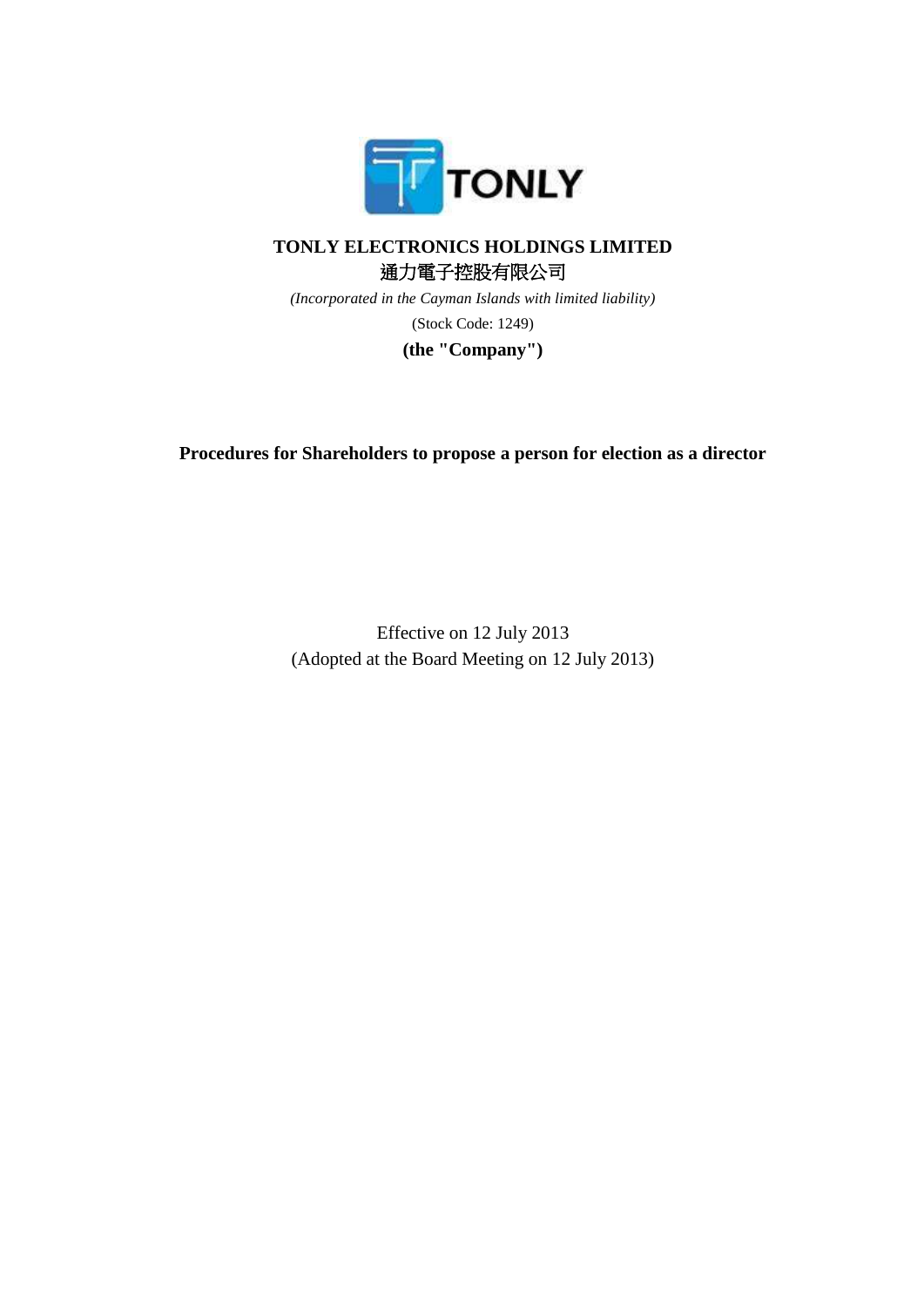## **NOTICE**

If any shareholder of the Company ("Shareholder") wishes to propose a person other than a retiring director of the Company for election as a director of the Company at any general meeting, a notice signed by the Shareholder (other than the person to be proposed) duly qualified to attend and vote at the meeting for which such notice is given of his intention to propose such person for election and also a notice signed by the person to be proposed of his willingness to be elected shall have been lodged at the principle office of the Company in Hong Kong at 13/F, TCL Tower, 8 Tai Chung Road, Tsuen Wan, New Territories, Hong Kong provided that the minimum length of the period, during which the aforesaid notices are given, shall be at least seven (7) business days and that the period for lodgement of such notice(s) shall commence no earlier than the day after the dispatch of the notice of the general meeting and end no later than seven (7) business days prior to the date of such general meeting.

To accommodate any possibility that a Shareholder may send a notice for nominating a director, the Company will try its best endeavour to give at least 25 business days' notice for convening a general meeting at which election of a retiring director is to be considered.

In order not to adjourn the general meeting and to ensure Shareholders have sufficient time to receive and consider the information of the nominated candidate(s), in case a Shareholder wishes to propose any person (other than a retiring director of the Company) as a director of the Company, he is urged to send the required notices as early as practicable, **preferably no later than fourteen (14) business day before the date of such general meeting** so that a supplemental circular containing information of the candidate(s) proposed by Shareholders can be despatched to Shareholders no later than ten (10) business day prior to the date of such general meeting.

## **REQUIRED INFORMATION OF THE CANDIDATE(S) NOMINATED BY SHAREHOLDERS**

In order to enable Shareholders to make an informed decision on their election of directors, the Nomination Notice should be accompanied by the following information of the nominated candidate(s):

- (a) full name and age;
- (b) positions held with the Company and/or other members of the Company's group of companies (if any);
- (c) experience including (i) other directorships held in the past 3 years in public companies of which the securities are listed on any securities market in Hong Kong and overseas, and (ii) other major appointments and professional qualifications;